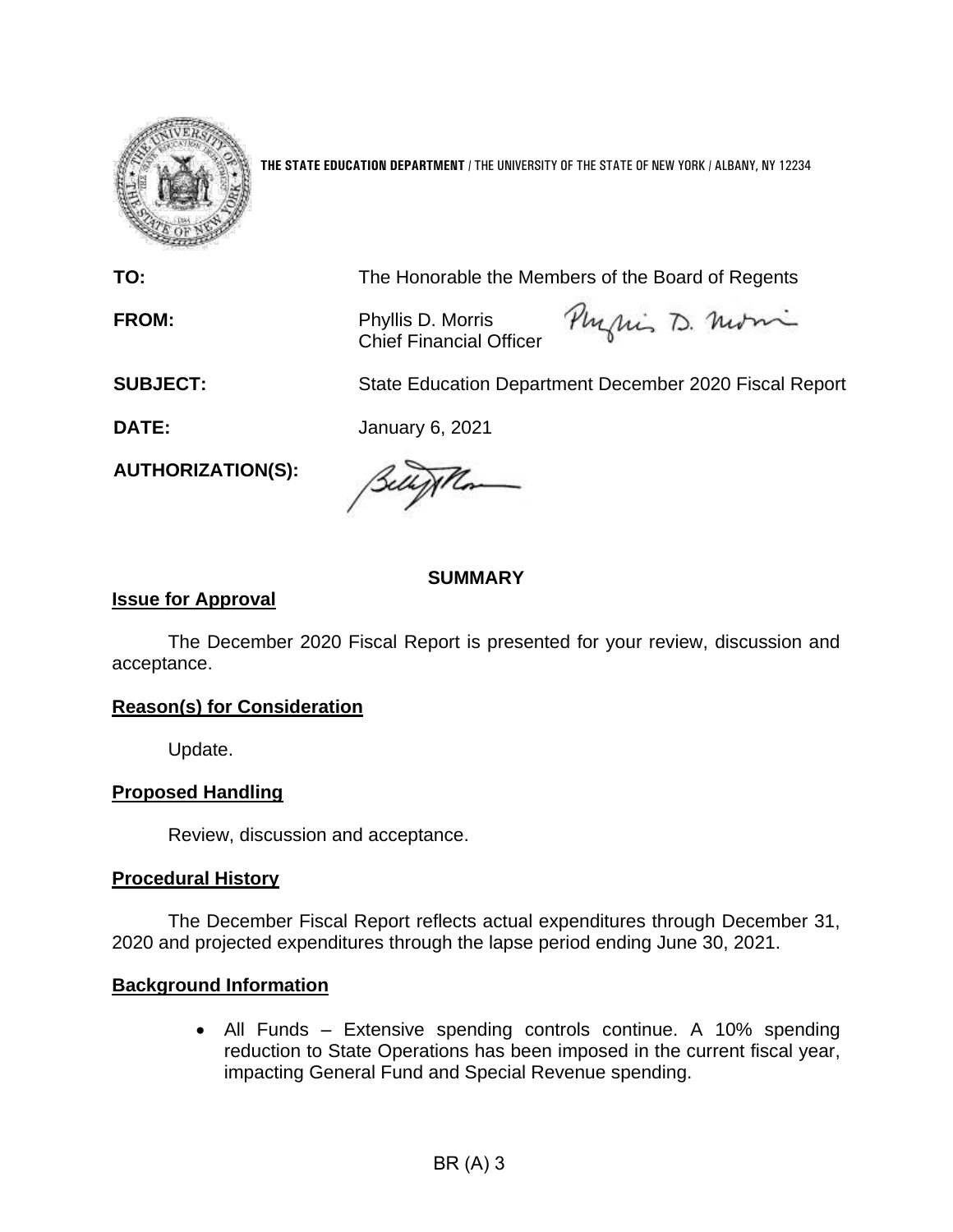- General Fund Overall spending plans reflect the amounts appropriated in the 2020-21 enacted budget. General Fund accounts are in structural balance.
- Special Revenue All revenue accounts are in structural balance on a current year basis.
- Federal This report reflects current year plans for two-year grant awards.

## **Related Regents Items**

Not applicable.

### **Recommendation**

I recommend that the Board of Regents accept the December 2020 State Education Department Fiscal Report as presented.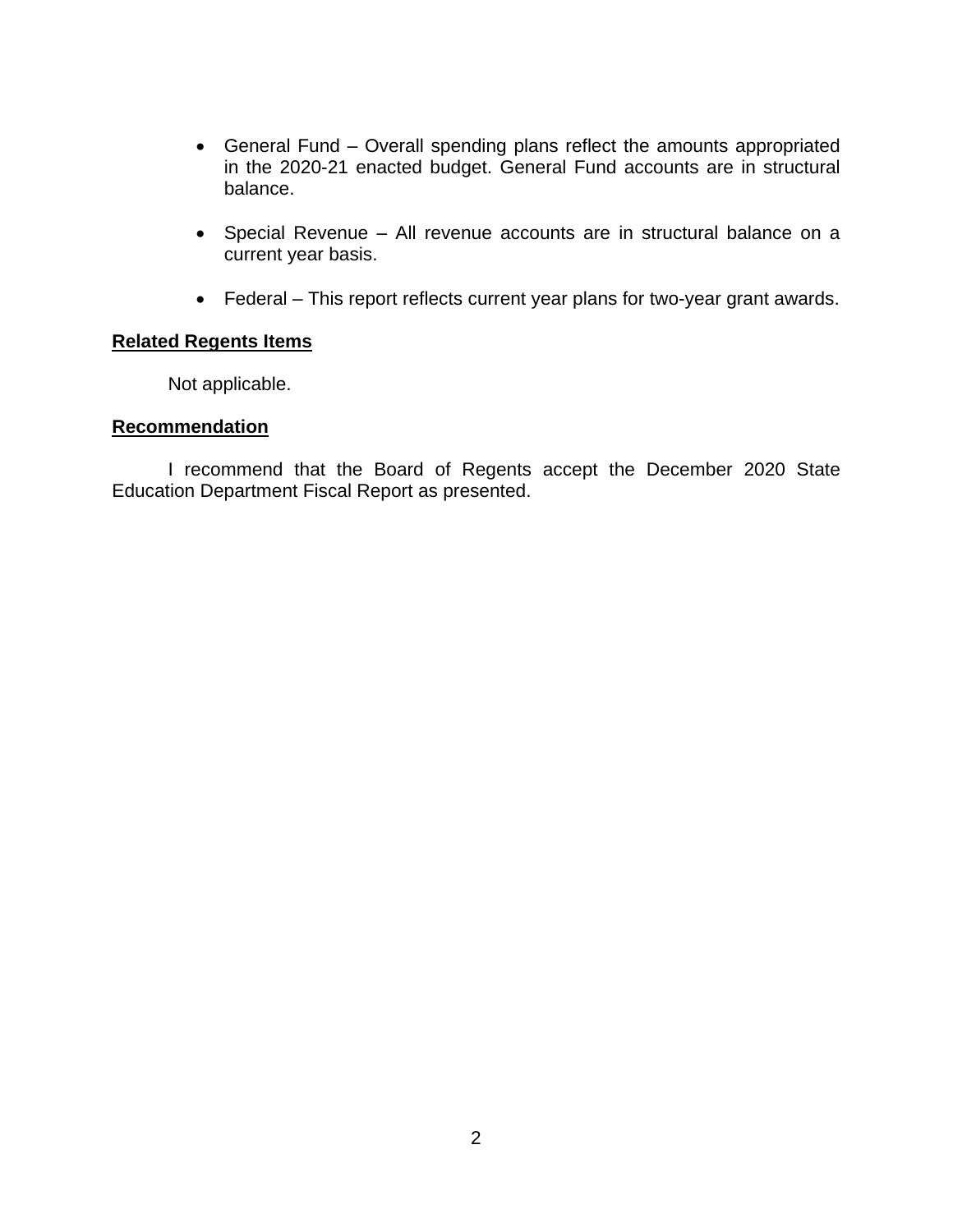#### **STATE EDUCATION DEPARTMENT GRAND TOTALS FINANCIAL STATUS AS OF December 31, 2020**

*For State Fiscal Year 2020-21*

|                                                    |          | (1)                             | (2)                               | (3)                                             | (4)                                           | (5)                                                   | (6)                                              | (7)                                                   | (8)                                              | (9)                                                            |
|----------------------------------------------------|----------|---------------------------------|-----------------------------------|-------------------------------------------------|-----------------------------------------------|-------------------------------------------------------|--------------------------------------------------|-------------------------------------------------------|--------------------------------------------------|----------------------------------------------------------------|
|                                                    |          | Available<br>Funds<br>on 4/1/20 | 2020-2021<br>Projected<br>Revenue | Cumulative<br>Projected<br>Revenue<br>2020-2021 | Actual<br>Expenditures<br>Through<br>12/31/20 | Projected<br>Expenditures<br>to Program<br>Period End | Total<br>Expenditures<br>Actual and<br>Projected | 2020-2021<br>Projected<br>Revenue vs.<br>Expenditures | Projected<br>Structural<br>Balance<br>at 3/31/21 | Cumulative<br>Projected<br>Balance<br>at Program<br>Period End |
| <b>GENERAL FUND</b>                                |          |                                 |                                   |                                                 |                                               |                                                       |                                                  |                                                       |                                                  |                                                                |
| Personal Service<br>Nonpersonal Service            |          | $\mathbf 0$<br>$\Omega$         | 31,173,800<br>19,344,200          | 31,173,800<br>19,344,200                        | 22,619,241<br>12,450,460                      | 8,554,559<br>6,893,740                                | 31,173,800<br>19,344,200                         | $\mathbf{0}$<br>$\mathbf 0$                           | $\mathbf 0$<br>0                                 | $\mathbf 0$<br>$\pmb{0}$                                       |
|                                                    | Subtotal | $\Omega$                        | 50,518,000                        | 50,518,000                                      | 35,069,701                                    | 15,448,299                                            | 50,518,000                                       | $\Omega$                                              | $\Omega$                                         | $\Omega$                                                       |
| <b>SPECIAL REVENUE</b>                             |          |                                 |                                   |                                                 |                                               |                                                       |                                                  |                                                       |                                                  |                                                                |
| All Accounts                                       | Subtotal | 99,963,886                      | 164,766,960                       | 264,730,846                                     | 112,248,272                                   | 69,700,315                                            | 181,948,587                                      | $(17, 181, 627)$ (a)                                  | (16,982,377)                                     | 82,782,258                                                     |
| <b>FEDERAL FUNDS</b><br>October-September Programs |          |                                 |                                   |                                                 |                                               |                                                       |                                                  |                                                       |                                                  |                                                                |
| Personal Service                                   |          | N/A                             | N/A                               | 53,626,916                                      | 1,375,504                                     | 52,251,412                                            | 53,626,916                                       | N/A                                                   | N/A                                              | N/A                                                            |
| Fringe/Indirect Costs                              |          | N/A                             | N/A                               | 49,119,360                                      | 1,368,095                                     | 47,751,265                                            | 49,119,360                                       | N/A                                                   | N/A                                              | N/A                                                            |
| Nonpersonal Service                                |          | N/A                             | N/A                               | 22,070,479                                      | 1,062,715                                     | 21,007,764                                            | 22,070,479                                       | N/A                                                   | N/A                                              | N/A                                                            |
|                                                    | Subtotal | N/A                             | N/A                               | 124,816,755                                     | 3,806,314                                     | 121,010,441                                           | 124,816,755                                      | N/A                                                   | N/A                                              | N/A                                                            |
| July-June Programs                                 |          |                                 |                                   |                                                 |                                               |                                                       |                                                  |                                                       |                                                  |                                                                |
| Personal Service                                   |          | N/A                             | N/A                               | 40.110.949                                      | 15,091,209                                    | 25.019.740                                            | 40.110.949                                       | N/A                                                   | N/A                                              | N/A                                                            |
| Fringe/Indirect Costs                              |          | N/A                             | N/A                               | 30,251,408                                      | 15,625,572                                    | 14,625,836                                            | 30,251,408                                       | N/A                                                   | N/A                                              | N/A                                                            |
| Nonpersonal Service                                |          | N/A                             | N/A                               | 36,704,456                                      | 2,787,202                                     | 33.917.254                                            | 36,704,456                                       | N/A                                                   | N/A                                              | N/A                                                            |
|                                                    | Subtotal | N/A                             | N/A                               | 107,066,813                                     | 33,503,983                                    | 73,562,830                                            | 107,066,813                                      | N/A                                                   | N/A                                              | N/A                                                            |
| <b>CARES GRANTS</b>                                |          |                                 |                                   |                                                 |                                               |                                                       |                                                  |                                                       |                                                  |                                                                |
| Personal Service                                   |          | N/A                             | N/A                               | 917,415                                         | 166,159                                       | 751,256                                               | 917,415                                          | N/A                                                   | N/A                                              | N/A                                                            |
| Fringe/Indirect Costs                              |          | N/A                             | N/A                               | 684,484                                         | 132,454                                       | 552,030                                               | 684,484                                          | N/A                                                   | N/A                                              | N/A                                                            |
| Nonpersonal Service                                |          | N/A                             | N/A                               | 23.917.855                                      | 390,516                                       | 23,527,339                                            | 23,917,855                                       | N/A                                                   | N/A                                              | N/A                                                            |
|                                                    | Subtotal | N/A                             | N/A                               | 25,519,754                                      | 689,129                                       | 24,830,625                                            | 25,519,754                                       | N/A                                                   | N/A                                              | N/A                                                            |
| <b>GRAND TOTALS</b>                                |          | N/A                             | N/A                               | 572,652,168                                     | 185,317,400                                   | 304,552,509                                           | 489,869,909                                      | N/A                                                   | N/A                                              | N/A                                                            |

(a) This imbalance is the result of the use of prior year funds to meet current year one-time obligations.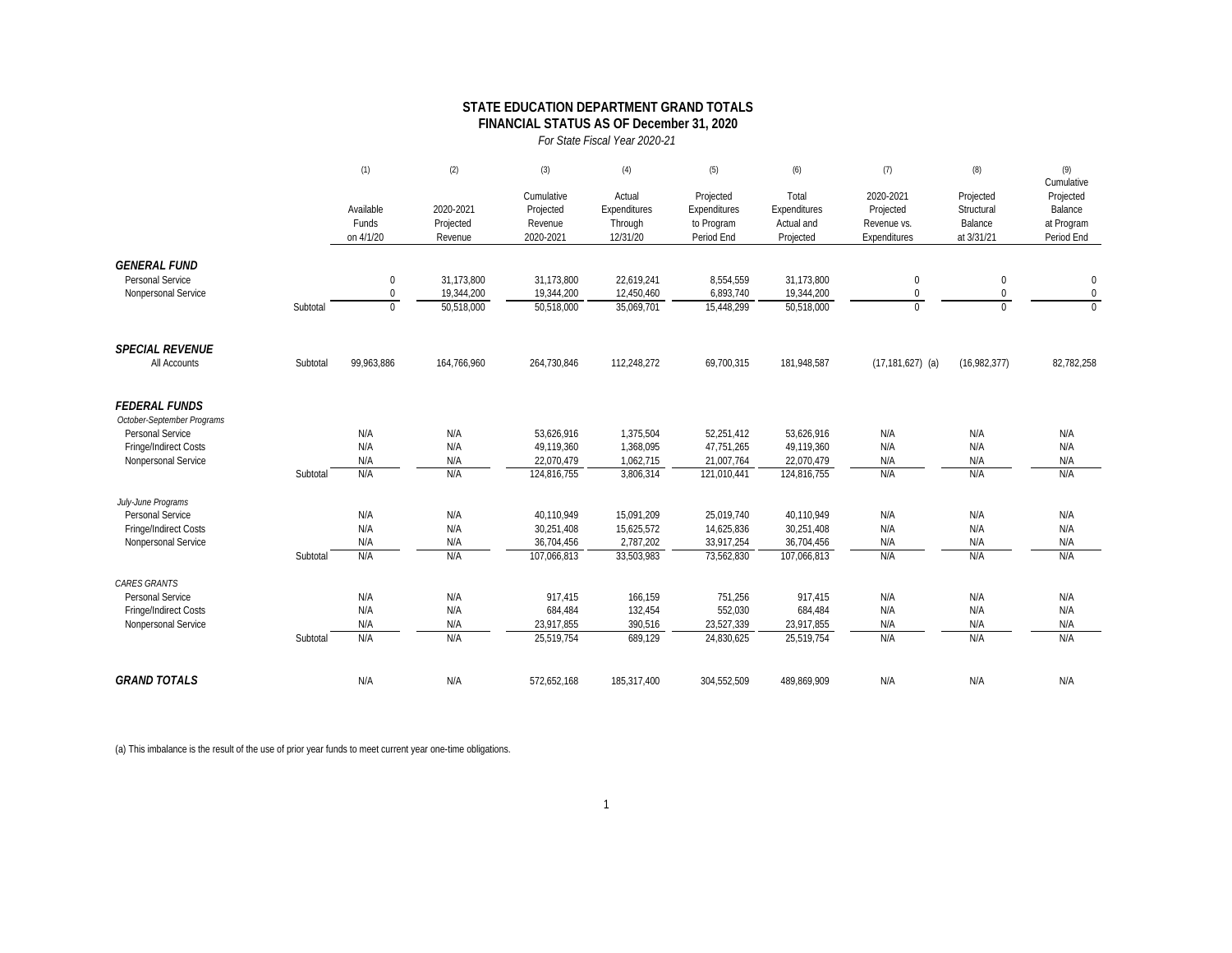#### *For State Fiscal Year 2020-21* **FINANCIAL STATUS AS OF December 31, 2020 ADULT CAREER AND CONTINUING EDUCATION SERVICES**

(1) (2) (3) (4) (5) (6) (7) (8) (8) (9) Cumulative<br>Projected Cumulative Actual Projected Total 2020-2021 Projected Projected Available 2020-2021 Projected Expenditures Expenditures Expenditures Projected Structural Balance Funds Projected Revenue Through to Program Actual and Revenue vs. Balance at Program on 4/1/20 Revenue 2020-2021 12/31/20 Period End Projected Expenditures at 3/31/21 Period End *GENERAL FUND*<br>Personal Service Personal Service 0 731,000 731,000 578,246 152,754 731,000 0 0 0 Nonpersonal Service 0 1,170,942 1,170,942 730,460 440,482 1,170,942 0 0 Subtotal 0 1,901,942 1,901,942 1,308,706 593,236 1,901,942 0 0 0 *FEDERAL FUNDS October-September Programs* Personal Service N/A N/A 45,884,936 940,311 44,944,625 45,884,936 N/A N/A N/A Fringe/Indirect Costs N/A N/A 42,081,292 701,161 41,380,131 42,081,292 N/A N/A N/A Nonpersonal Service N/A N/A 19,500,000 986,873 18,513,127 19,500,000 N/A N/A N/A Subtotal N/A N/A 107,466,228 2,628,344 104,837,884 107,466,228 N/A N/A N/A  *July-June Programs* Personal Service N/A N/A 1,150,000 0 1,150,000 1,150,000 N/A N/A N/A Fringe/Indirect Costs N/A N/A 925,520 0 925,520 925,520 N/A N/A N/A Nonpersonal Service N/A N/A 4,607,257 2,076 4,605,181 4,607,257 N/A N/A N/A Subtotal N/A N/A 6,682,777 2,076 6,680,701 6,682,777 N/A N/A N/A **SPECIAL REVENUE**<br>Workers' Compensation Workers' Compensation 59,093 69,800 128,893 0 42,000 42,000 27,800 27,800 86,893 Social Security 10,551 10,551 0 (a) 217,563 217,563 196,291 10,721 207,012 10,551 10,551 10,551 10,551 10,551 Proprietary - Supervision 2,975,658 4,000,000 (b) 6,975,658 2,739,742 923,442 3,663,184 336,816 336,816 3,312,474 Proprietary - Tuition Reimbursement 4,920,246 300,000 (c) 5,220,246 26,775 23,226 50,000 250,000 250,000 5,170,246 (d)

(a) This is a reimbursable account. Carry-in balances are not reported for reimbursable accounts since these balances will ultimately be zero (allowing for processing time).

(b) A sweep of \$609,000 is anticipated against this account pursuant to the Mid-Year Financial Plan Update.

(c) A sweep of \$23,000 is anticipated against this account pursuant to the enacted State budget.

(d) Funds are earmarked to provide financial protection for students who attend licensed proprietary schools in the event of a school closing.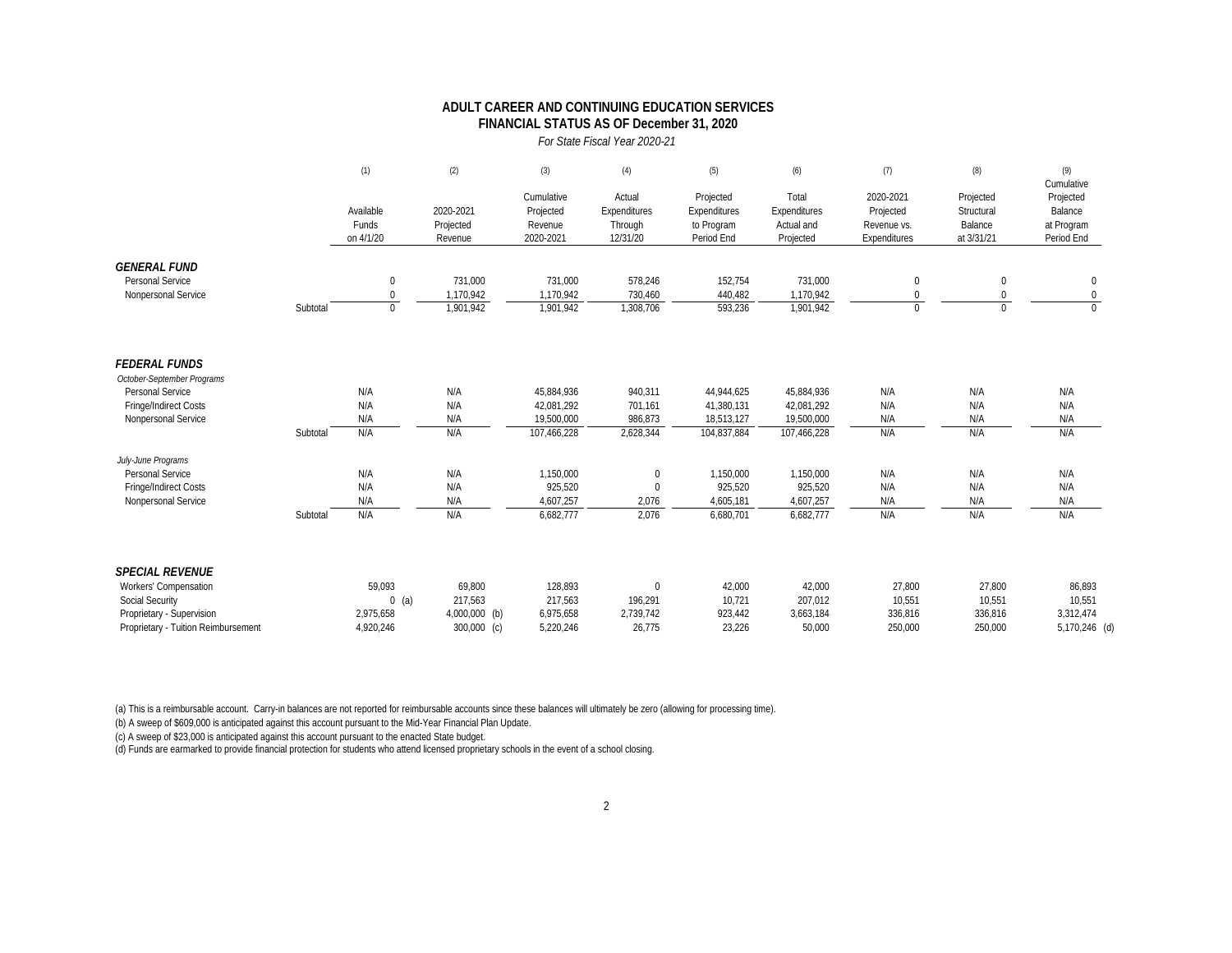# **FINANCIAL STATUS AS OF December 31, 2020 PROFESSIONS**

|  | For State Fiscal Year 2020-21 |
|--|-------------------------------|
|--|-------------------------------|

|                           | (1)            | (2)            | (3)         |              | (5)          | (6)          | (7)                | (8)          | (9)        |
|---------------------------|----------------|----------------|-------------|--------------|--------------|--------------|--------------------|--------------|------------|
|                           |                |                |             |              |              |              |                    |              | Cumulative |
|                           |                |                | Cumulative  | Actual       | Projected    | Total        | 2020-2021          | Projected    | Projected  |
|                           | Available      | 2020-2021      | Projected   | Expenditures | Expenditures | Expenditures | Projected          | Structural   | Balance    |
|                           | Funds          | Projected      | Revenue     | Through      | to Program   | Actual and   | Revenue vs.        | Balance      | at Program |
|                           | on 4/1/20      | Revenue        | 2020-2021   | 12/31/20     | Period End   | Projected    | Expenditures       | at 3/31/21   | Period End |
|                           |                |                |             |              |              |              |                    |              |            |
| <b>SPECIAL REVENUE</b>    |                |                |             |              |              |              |                    |              |            |
| Office of the Professions | 51,792,490     | 54,700,000 (a) | 106.492.490 | 35,079,110   | 11,125,012   | 46,204,122   | 8,495,878          | 8.495.878    | 60,288,368 |
| E-Licensing Project       | 31,534,546 (b) | $^{\circ}$     | 31,534,546  | 3,428,959    | 28,105,588   | 31,534,546   | $(31,534,546)$ (c) | (31,534,546) | $\Omega$   |
|                           |                |                |             |              |              |              |                    |              |            |

(a) A sweep of \$5,816,000 is anticipated against this account pursuant to the Mid-Year Financial Plan Update..

(b) Represents the carry-in from Year 1 and Year 2 of the Modernization Project Budget.

(c)This imbalance is the result of the use of prior year funds to meet current year one-time obligations.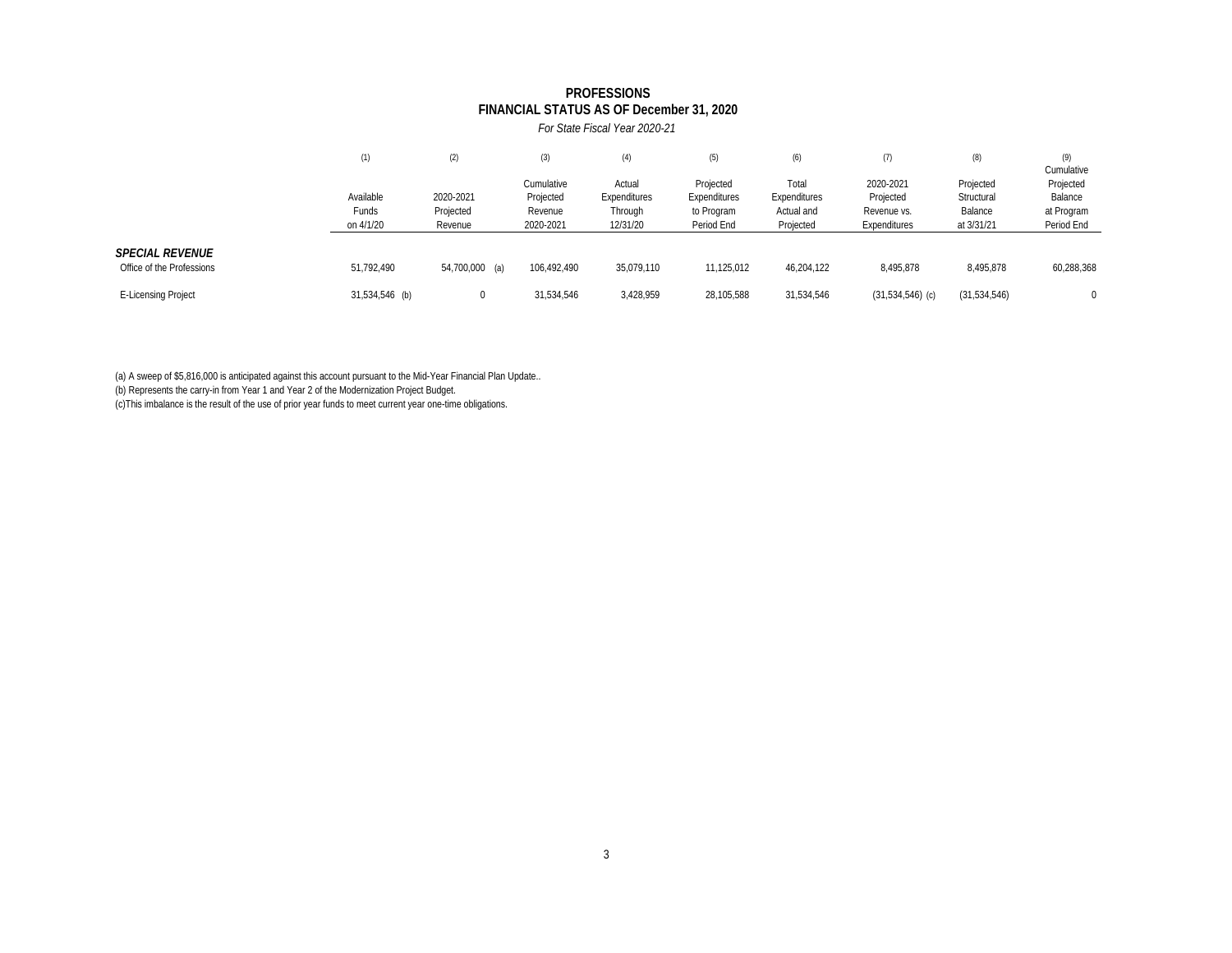|                                                                                                                |          |                                 |                                   |                                                 | For State Fiscal Year 2020-21                 |                                                       |                                                  |                                                       |                                                  |                                                  |
|----------------------------------------------------------------------------------------------------------------|----------|---------------------------------|-----------------------------------|-------------------------------------------------|-----------------------------------------------|-------------------------------------------------------|--------------------------------------------------|-------------------------------------------------------|--------------------------------------------------|--------------------------------------------------|
|                                                                                                                |          | (1)                             | (2)                               | (3)                                             | (4)                                           | (5)                                                   | (6)                                              | (7)                                                   | (8)                                              | (9)<br>Cumulative                                |
|                                                                                                                |          | Available<br>Funds<br>on 4/1/20 | 2020-2021<br>Projected<br>Revenue | Cumulative<br>Projected<br>Revenue<br>2020-2021 | Actual<br>Expenditures<br>Through<br>12/31/20 | Projected<br>Expenditures<br>to Program<br>Period End | Total<br>Expenditures<br>Actual and<br>Projected | 2020-2021<br>Projected<br>Revenue vs.<br>Expenditures | Projected<br>Structural<br>Balance<br>at 3/31/21 | Projected<br>Balance<br>at Program<br>Period End |
| <b>GENERAL FUND</b><br>Personal Service<br>Nonpersonal Service                                                 |          | $\mathbf 0$<br>$\Omega$         | 2,651,400<br>2,538,142            | 2,651,400<br>2,538,142                          | 1,827,075<br>648,574                          | 824,325<br>1,889,568                                  | 2,651,400<br>2,538,142                           | $\mathbf{0}$<br>$\Omega$                              | $\mathbf{0}$<br>$\mathbf 0$                      | $\mathbf{0}$<br>$\mathbf 0$                      |
|                                                                                                                | Subtotal | $\mathbf 0$                     | 5,189,542                         | 5,189,542                                       | 2,475,649                                     | 2,713,893                                             | 5,189,542                                        | $\mathbf{0}$                                          | $\Omega$                                         | $\Omega$                                         |
| <b>FEDERAL FUNDS</b><br>July-June Programs<br>Personal Service<br>Fringe/Indirect Costs<br>Nonpersonal Service |          | N/A<br>N/A<br>N/A               | N/A<br>N/A<br>N/A                 | 961,376<br>355,891<br>290,282                   | 310,538<br>166,865<br>41,516                  | 650,838<br>189,026<br>248,766                         | 961,376<br>355,891<br>290,282                    | N/A<br>N/A<br>N/A                                     | N/A<br>N/A<br>N/A                                | N/A<br>N/A<br>N/A                                |
|                                                                                                                | Subtotal | N/A                             | N/A                               | 1,607,549                                       | 518,919                                       | 1,088,630                                             | 1,607,549                                        | N/A                                                   | N/A                                              | N/A                                              |
| <b>SPECIAL REVENUE</b>                                                                                         |          |                                 |                                   |                                                 |                                               |                                                       |                                                  |                                                       |                                                  |                                                  |
| Office of Teacher Certification                                                                                |          | 7,374,006 (b)                   | 5,700,000                         | 13,074,006                                      | 4,142,108                                     | 1,056,561                                             | 5,198,669                                        | 501,331                                               | 656,331                                          | 7,875,337                                        |
| Interstate Reciprocity for Postsecondary Distance Ed                                                           |          | 2,055,274 (c)                   | 1,543,000                         | 3,598,274                                       | 499,921                                       | 183,511                                               | 683,432                                          | 859,568                                               | 859,568                                          | 2,914,842                                        |
| Institutional Accreditation                                                                                    |          | 448,257                         | 420,000                           | 868,257                                         | 312,816                                       | 137,608                                               | 450,424                                          | $(30, 424)$ (a)                                       | 76                                               | 417,833                                          |

**HIGHER EDUCATION FINANCIAL STATUS AS OF December 31, 2020**

(a) This imbalance is the result of the use of prior year funds to meet current year one-time obligations.

(b) A sweep of \$545,000 is anticipated against this account pursuant to the Mid-Year Financial Plan Update.

(c) A sweep of \$454,000 is anticipated against this account pursuant to the Mid-Year Financial Plan Update.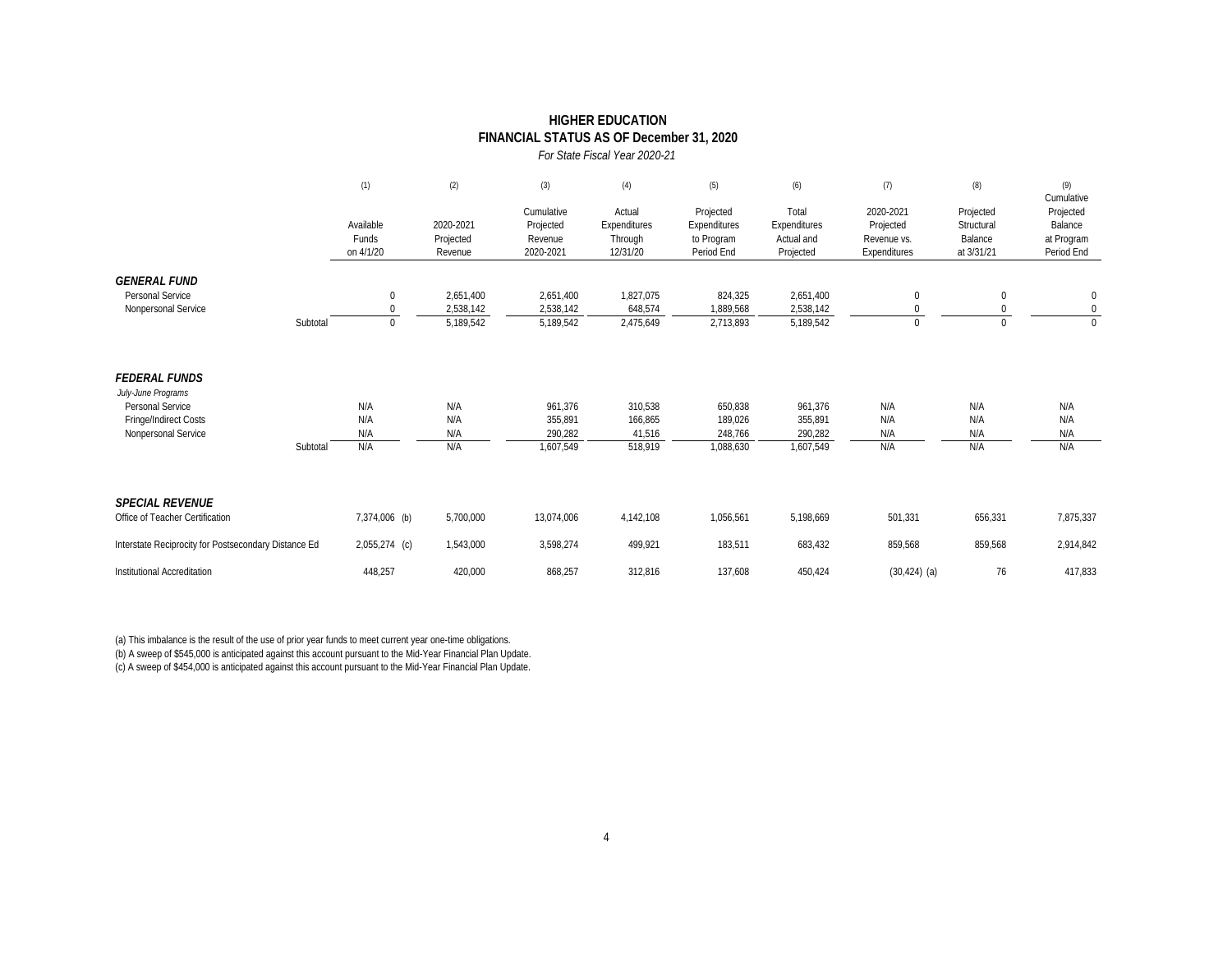#### **OFFICE OF P-12 FINANCIAL STATUS AS OF December 31, 2020**

| For State Fiscal Year 2020-21 |  |
|-------------------------------|--|

|                                                                                                                        |          | (1)                             | (2)                                    | (3)                                                  | (4)                                                 | (5)                                                   | (6)                                                  | (7)                                                   | (8)                                              | (9)<br>Cumulative                                |
|------------------------------------------------------------------------------------------------------------------------|----------|---------------------------------|----------------------------------------|------------------------------------------------------|-----------------------------------------------------|-------------------------------------------------------|------------------------------------------------------|-------------------------------------------------------|--------------------------------------------------|--------------------------------------------------|
|                                                                                                                        |          | Available<br>Funds<br>on 4/1/20 | 2020-2021<br>Projected<br>Revenue      | Cumulative<br>Projected<br>Revenue<br>2020-2021      | Actual<br>Expenditures<br>Through<br>12/31/20       | Projected<br>Expenditures<br>to Program<br>Period End | Total<br>Expenditures<br>Actual and<br>Projected     | 2020-2021<br>Projected<br>Revenue vs.<br>Expenditures | Projected<br>Structural<br>Balance<br>at 3/31/21 | Projected<br>Balance<br>at Program<br>Period End |
| <b>GENERAL FUND</b><br>Personal Service<br>Nonpersonal Service                                                         | Subtotal | 0<br>0<br>$\Omega$              | 21,488,900<br>13,755,214<br>35,244,114 | 21,488,900<br>13,755,214<br>35,244,114               | 16,026,346<br>10,524,193<br>26,550,539              | 5,462,554<br>3,231,021<br>8,693,575                   | 21,488,900<br>13,755,214<br>35,244,114               | $\mathbf 0$<br>$\mathbf 0$<br>$\Omega$                | 0<br>$\mathbf 0$<br>$\Omega$                     | 0<br>$\mathbf 0$<br>$\Omega$                     |
| <b>FEDERAL FUNDS</b><br>October-September Programs<br>Personal Service<br>Fringe/Indirect Costs<br>Nonpersonal Service | Subtotal | N/A<br>N/A<br>N/A<br>N/A        | N/A<br>N/A<br>N/A<br>N/A               | 4,988,105<br>5,252,128<br>1,563,799<br>11,804,032    | 435,193<br>666,934<br>75,842<br>1,177,970           | 4,552,912<br>4,585,194<br>1,487,957<br>10,626,062     | 4,988,105<br>5,252,128<br>1,563,799<br>11,804,032    | N/A<br>N/A<br>N/A<br>N/A                              | N/A<br>N/A<br>N/A<br>N/A                         | N/A<br>N/A<br>N/A<br>N/A                         |
| July-June Programs<br>Personal Service<br>Fringe/Indirect Costs<br>Nonpersonal Service                                 | Subtotal | N/A<br>N/A<br>N/A<br>N/A        | N/A<br>N/A<br>N/A<br>N/A               | 32,818,785<br>28,969,997<br>31,459,417<br>93,248,199 | 14,422,084<br>15,458,707<br>2,743,590<br>32,624,380 | 18,396,701<br>13,511,290<br>28,715,827<br>60,623,819  | 32,818,785<br>28,969,997<br>31,459,417<br>93,248,199 | N/A<br>N/A<br>N/A<br>N/A                              | N/A<br>N/A<br>N/A<br>N/A                         | N/A<br>N/A<br>N/A<br>N/A                         |
| <b>CARES Act Grants</b><br>Personal Service<br>Fringe/Indirect Costs<br>Nonpersonal Service                            |          | N/A<br>N/A<br>N/A<br>N/A        | N/A<br>N/A<br>N/A<br>N/A               | 861,757<br>642,956<br>23,666,604<br>25, 171, 317     | 166,159<br>132,454<br>356,616<br>655,229            | 695,598<br>510,502<br>23,309,988<br>24,516,088        | 861,757<br>642,956<br>23,666,604<br>25, 171, 317     | N/A<br>N/A<br>N/A<br>N/A                              | N/A<br>N/A<br>N/A<br>N/A                         | N/A<br>N/A<br>N/A<br>N/A                         |
| <b>SPECIAL REVENUE</b>                                                                                                 |          |                                 |                                        |                                                      |                                                     |                                                       |                                                      |                                                       |                                                  |                                                  |
| State School for the Blind at Batavia                                                                                  |          | $0$ (a)                         | 10,020,000                             | 10,020,000                                           | 7,335,803                                           | 2,684,197                                             | 10,020,000                                           | $\mathbf{0}$                                          | $\mathbf{0}$                                     | $\Omega$                                         |
| State School for the Deaf at Rome                                                                                      |          | $0$ (a)                         | 9,641,000                              | 9.641.000                                            | 5,852,432                                           | 3,788,568                                             | 9,641,000                                            | $\mathbf{0}$                                          | $\mathbf 0$                                      | $\mathbf{0}$                                     |

(a) This is a reimbursable account. Carry-in balances are not reported for reimbursable accounts since these balances will ultimately be zero (allowing for processing time).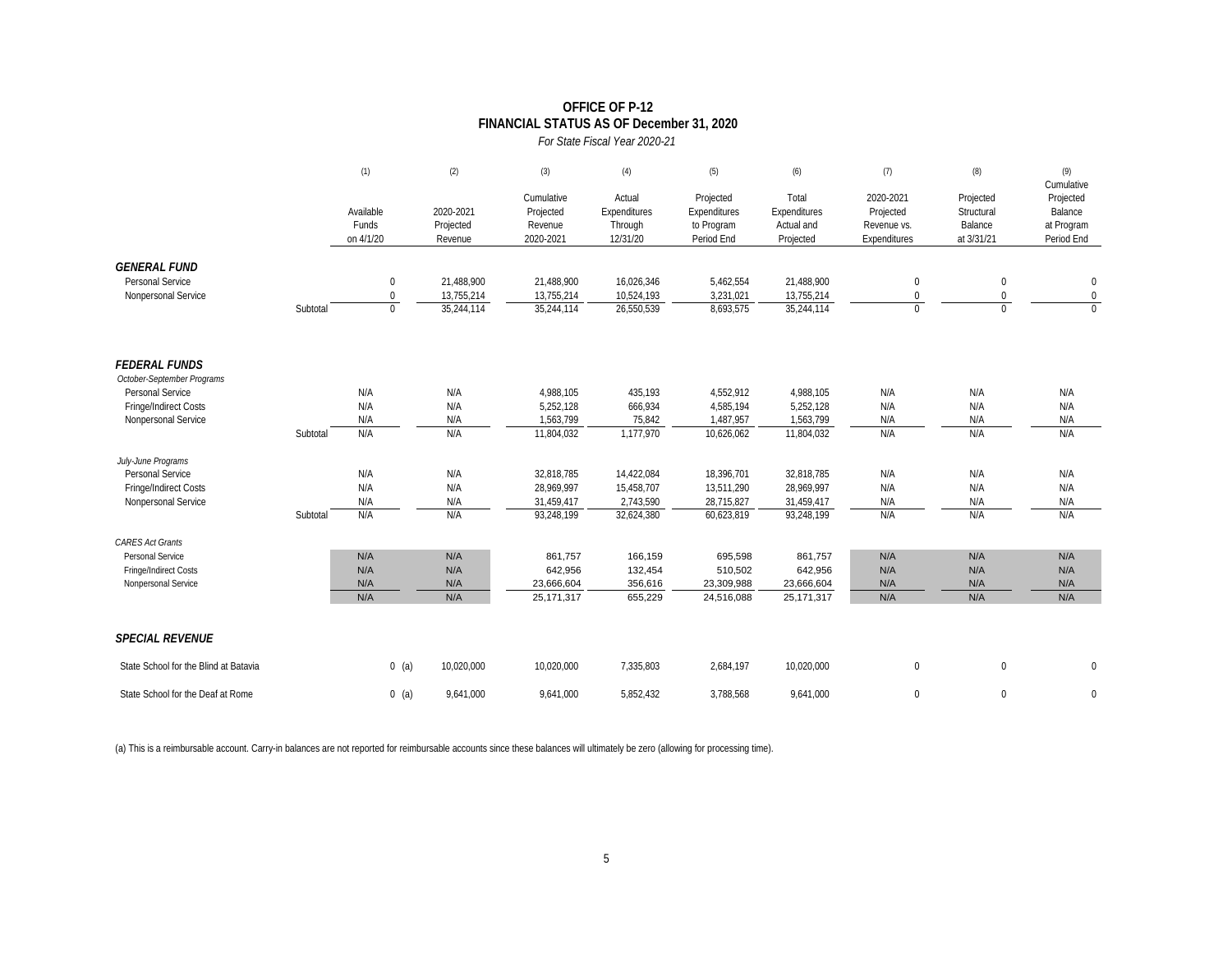#### **FINANCIAL STATUS AS OF December 31, 2020 CULTURAL EDUCATION**

*For State Fiscal Year 2020-21*

|                                                                              |          | (1)                             | (2)                               | (3)                                             | (4)                                           | (5)                                                   | (6)                                              | (7)                                                   | (8)                                              | (9)                                                            |
|------------------------------------------------------------------------------|----------|---------------------------------|-----------------------------------|-------------------------------------------------|-----------------------------------------------|-------------------------------------------------------|--------------------------------------------------|-------------------------------------------------------|--------------------------------------------------|----------------------------------------------------------------|
|                                                                              |          | Available<br>Funds<br>on 4/1/20 | 2020-2021<br>Projected<br>Revenue | Cumulative<br>Projected<br>Revenue<br>2020-2021 | Actual<br>Expenditures<br>Through<br>12/31/20 | Projected<br>Expenditures<br>to Program<br>Period End | Total<br>Expenditures<br>Actual and<br>Projected | 2020-2021<br>Projected<br>Revenue vs.<br>Expenditures | Projected<br>Structural<br>Balance<br>at 3/31/21 | Cumulative<br>Projected<br>Balance<br>at Program<br>Period End |
| <b>GENERAL FUND</b>                                                          |          |                                 |                                   |                                                 |                                               |                                                       |                                                  |                                                       |                                                  |                                                                |
| Personal Service                                                             |          | $\bf{0}$                        | 305,500                           | 305.500                                         | 208,237                                       | 97,263                                                | 305,500                                          | $\mathbf{0}$                                          | $\bf{0}$                                         | $\mathbf{0}$                                                   |
| Nonpersonal Service                                                          |          | $\mathbf 0$                     | 240,363                           | 240,363                                         | 21,475                                        | 218,888                                               | 240,363                                          | $\Omega$                                              | 0                                                | $\mathbf 0$                                                    |
|                                                                              | Subtotal | $\overline{0}$                  | 545,863                           | 545,863                                         | 105,598                                       | 316,151                                               | 545,863                                          | $\theta$                                              | $\overline{0}$                                   | $\Omega$                                                       |
| <b>FEDERAL FUNDS</b>                                                         |          |                                 |                                   |                                                 |                                               |                                                       |                                                  |                                                       |                                                  |                                                                |
| October-September Programs                                                   |          |                                 |                                   |                                                 |                                               |                                                       |                                                  |                                                       |                                                  |                                                                |
| Personal Service                                                             |          | N/A                             | N/A                               | 2,753,875                                       | $\mathbf 0$                                   | 2,753,875                                             | 2,753,875                                        | N/A                                                   | N/A                                              | N/A                                                            |
| Fringe/Indirect Costs                                                        |          | N/A                             | N/A                               | 1,785,940                                       | $\mathbf 0$                                   | 1,785,940                                             | 1,785,940                                        | N/A                                                   | N/A                                              | N/A                                                            |
| Nonpersonal Service                                                          | Subtotal | N/A<br>N/A                      | N/A<br>N/A                        | 1,006,680<br>5,546,495                          | $\mathbf 0$<br>$\overline{0}$                 | 1,006,680<br>5,546,495                                | 1,006,680<br>5,546,495                           | N/A<br>N/A                                            | N/A<br>N/A                                       | N/A<br>N/A                                                     |
|                                                                              |          |                                 |                                   |                                                 |                                               |                                                       |                                                  |                                                       |                                                  |                                                                |
| Cares Act LSTA Grant                                                         |          |                                 |                                   |                                                 |                                               |                                                       |                                                  |                                                       |                                                  |                                                                |
| <b>Personal Service</b>                                                      |          | N/A                             | N/A                               | 55.658                                          | $\mathbf 0$                                   | 55,658                                                | 55,658                                           | N/A                                                   | N/A                                              | N/A                                                            |
| <b>Fringe/Indirect Costs</b>                                                 |          | N/A                             | N/A                               | 41,528                                          | $\mathbf 0$                                   | 41,528                                                | 41,528                                           | N/A                                                   | N/A                                              | N/A                                                            |
| Nonpersonal Service                                                          |          | N/A                             | N/A                               | 251,251                                         | 33,900                                        | 217,351                                               | 251,251                                          | N/A                                                   | N/A                                              | N/A                                                            |
|                                                                              | Subtotal | N/A                             | N/A                               | 348.437                                         | 33.900                                        | 314.537                                               | 348.437                                          | N/A                                                   | N/A                                              | N/A                                                            |
| <b>SPECIAL REVENUE</b>                                                       |          |                                 |                                   |                                                 |                                               |                                                       |                                                  |                                                       |                                                  |                                                                |
| <b>Cultural Education Account</b><br>Office of Cultural Education-Operations |          | (4, 173, 498)                   | 26,400,000                        | 22,226,502                                      | 19,153,798                                    | 5,926,973                                             | 25,080,771                                       | 1,319,229                                             | 1,319,229                                        | (2,854,269)                                                    |
| <b>Local Government Records</b><br>Management Improvement Fund               |          | $0$ (a)                         | 3,313,259 (b)                     | 3,313,259                                       | 2,284,076                                     | 1,029,183                                             | 3,313,259                                        | $\bf{0}$                                              | $\bf{0}$                                         | $\Omega$                                                       |
| Records Management Program                                                   |          | 108,749                         | 1,800,000                         | 1,908,749                                       | 758,551                                       | 980,304                                               | 1,738,855                                        | 61,145                                                | 61,145                                           | 169,894                                                        |
| Cultural Resource Survey Account                                             |          | $0$ (c)                         | 8,761,548                         | 8,761,548                                       | 2,554,283                                     | 6,207,265                                             | 8,761,548                                        | $\Omega$                                              | $\mathbf{0}$                                     | $\Omega$                                                       |
| <b>Education Museum Account</b>                                              |          | 301,331                         | 260,000                           | 561.331                                         | 107.459                                       | 29,485                                                | 136.944                                          | 123,056                                               | 136,556                                          | 424,387                                                        |
| <b>Education Archives Account</b>                                            |          | 42,358                          | 11,790                            | 54,148                                          | 6,967                                         | 5,033                                                 | 12,000                                           | $(210)$ (d)                                           | 40                                               | 42,148                                                         |
| <b>Education Library Account</b>                                             |          | 171,880                         | 40,000                            | 211,880                                         | 2,000                                         | $\mathbf{0}$                                          | 2,000                                            | 38,000                                                | 38,000                                           | 209,880                                                        |
| Archives Partnership Trust                                                   |          | 4,316 (e)                       | 554,000                           | 558,316                                         | 344,448                                       | 122,758                                               | 467,206                                          | 86,794                                                | 86,794                                           | 91,110                                                         |
| Summer School for the Arts                                                   |          | 77,562                          | 15,000                            | 92,562                                          | 675                                           | 14,325                                                | 15,000                                           | $\Omega$                                              | $\mathbf 0$                                      | 77,562                                                         |

(a) The Local Government Records Management account carry-in is not reported because the revenue in this account supports both the administrative costs reported here and a larger Aid to Localities grant program, not reflec (b) A sweep of \$955,000 is anticipated against this account pursuant to the Mid-Year Financial Plan Update.

(c) This is a reimbursable account. Carry-in balances are not reported for reimbursable accounts since these balances will ultimately be zero (allowing for processing time).

(d) This imbalance is the result of the use of prior year funds to meet current year one-time obligations.

(e) Excludes endowment funds.